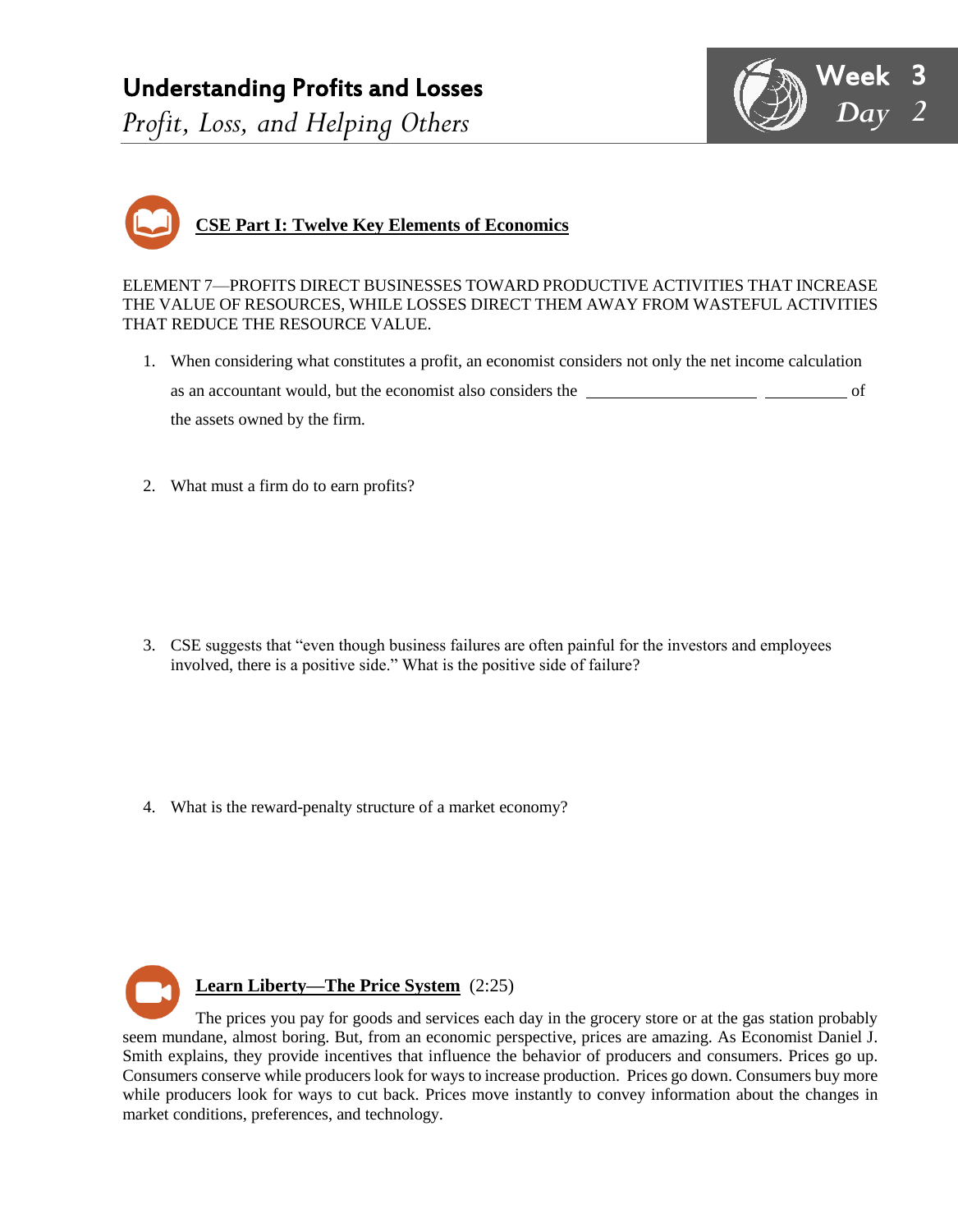

#### ELEMENT 8—PEOPLE EARN INCOME BY PROVIDING OTHERS WITH THINGS THEY VALUE.

- 5. In a market economy, how can people earn high incomes?
- 6. What gives us a strong incentive to acquire skills, develop talents, and cultivate habits that will enable us provide others with valuable goods and services?



**Prophets and Profit** *by Marvin Olasky*

- 7. What are the two positive lessons suggested by the Greek and Hebrew words translated "profit"?
- 8. What are the two warnings suggested by the Greek and Hebrew words translated "profit"?
- 9. Because the Bible conveys a realistic sense of human nature "economic truths known by free-market economists resonate with the biblical view of the world" and give rise to the following ideas regarding biblical realism. Finish each statement:

Biblical realism opposes . . .

Biblical realism suggests . . .

Biblical realism helps us to see . . .



#### **Is Making Money Good or Bad?** (1:55)

Through an interview with T.J. Rodgers, founder of Cypress Semiconductor, the role of the profit motive is brought to life. By "making money," Rodgers generates substantial wealth for himself, but the benefits are more widespread than Rodgers' own possessions-jobs are created and customers benefit by obtaining new products.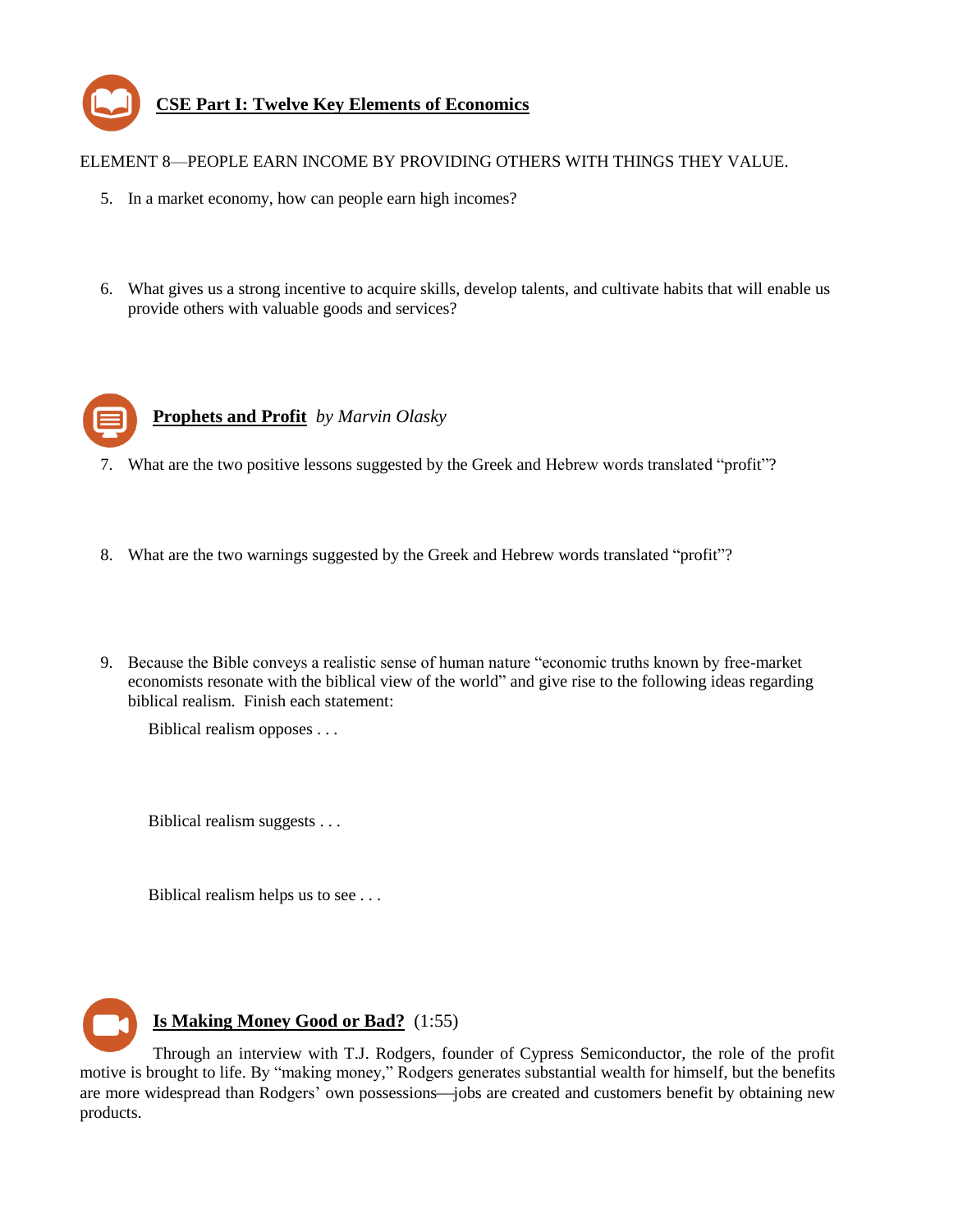# Differentiating Self-Interest from Greed

*Mandeville, Rand, and False Moral Pretenses*





- 10. Mandeville's Poem, "The Fable of the Bees," describes humans as little more than bundles of vicious passions all sharing one common motivation. What is that common motivation?
- 11. Mandeville's poem, a metaphor for English society, suggests that great wealth is produced by three characteristics. What are they?
- 12. What is the point of Mandeville's poem—what is he saying regarding an individual's motives and the outcomes of those motives?



- 13. While it seems obvious that good intentions don't always yield good results, what is the dark side of that same truth?
- 14. Who is a "patron saint of capitalism," what is the name of his most famous book, and why did he write it?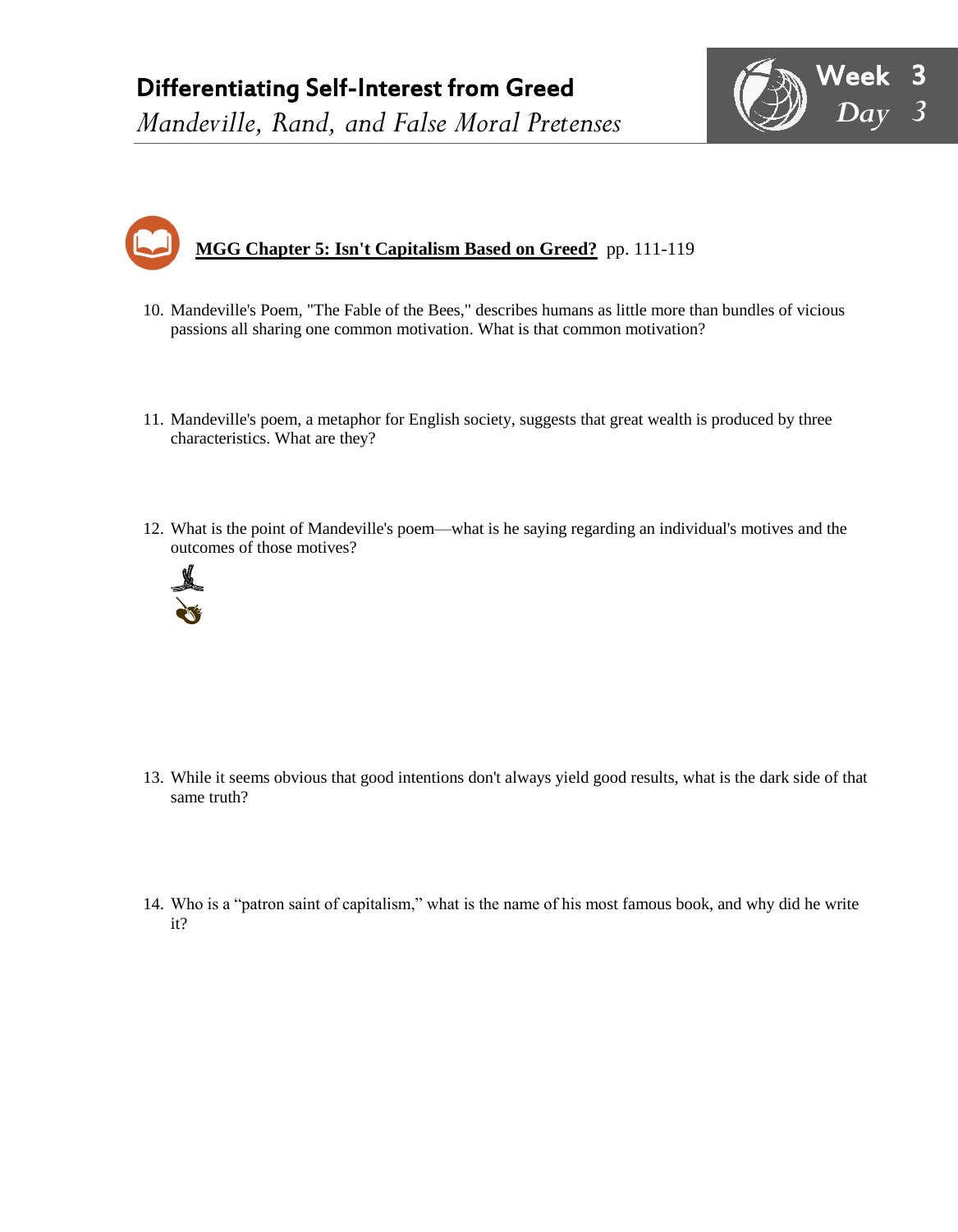15. By reading *Atlas Shrugged*, what did Richards come to realize about collectivism and entrepreneurs?

16. What did Richards conclude about Rand and her view of self-sacrifice?

## **IFWE—Is Capitalism Based on Greed?** (3:57)

What is the difference between greed and self-interest? Is a free market economy driven by greed? Jay Richards explores these questions in the following video.

## **(***Optional***) Atlas Shrugged and the Economics of Exchange** (6:27)

John Stossel discusses greed, self-interest, and moral behavior in a free market economy with John Allison, former chairman and CEO of BB&T bank.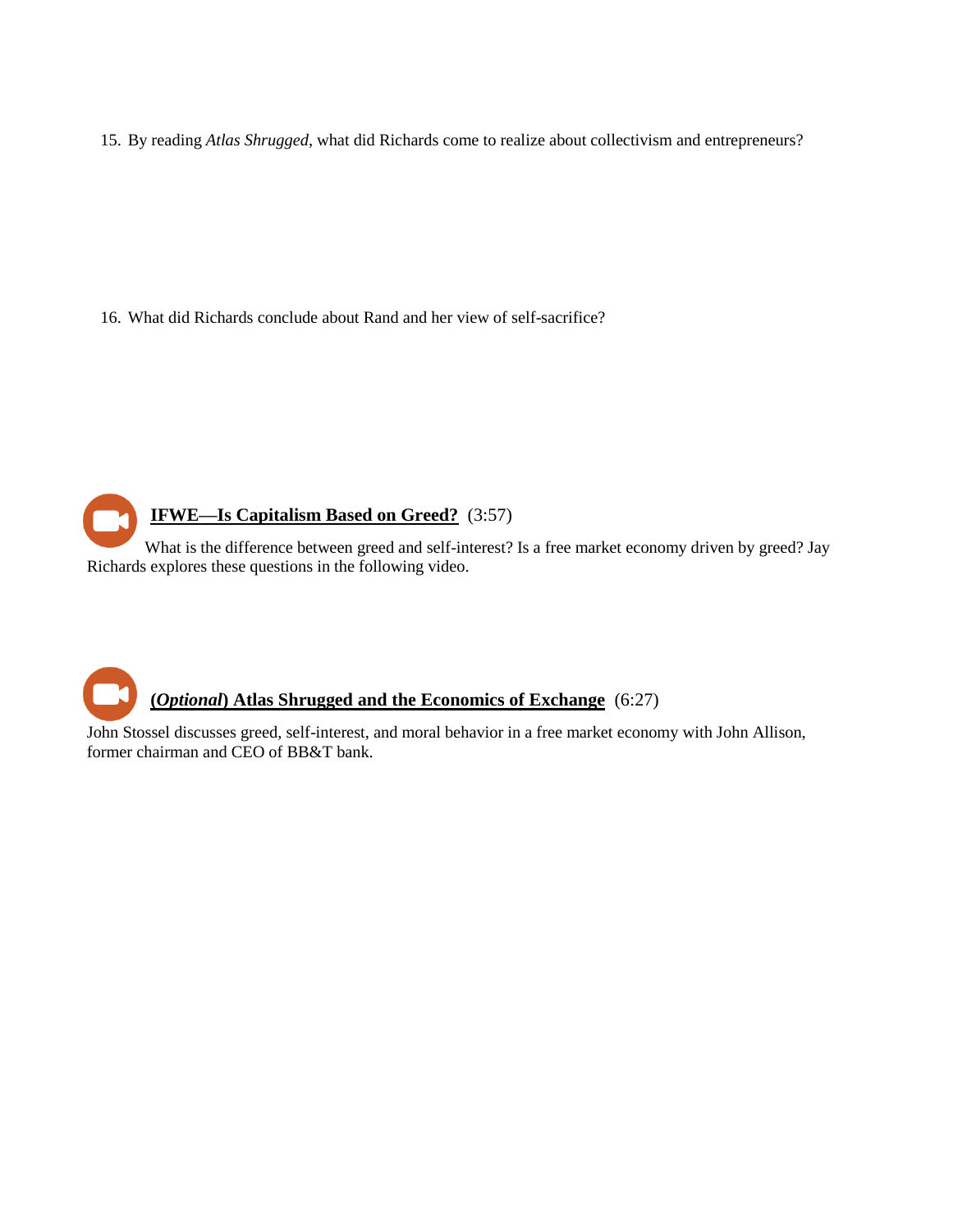

# **MGG Chapter 5: Isn't Capitalism Based on Greed?** pp. 119-124

17. Regarding the motives of merchants and others, Adam Smith was a realist. How does Richards describe Smith's view of man?

18. How is "proper self-interest" the basis for the Golden Rule?



 $\sqrt{2}$ 

- 19. Why isn't self-interest just looking out for *number one* at everyone else's expense?
- 20. Why do we need a social order that channels selfishness and self-interest?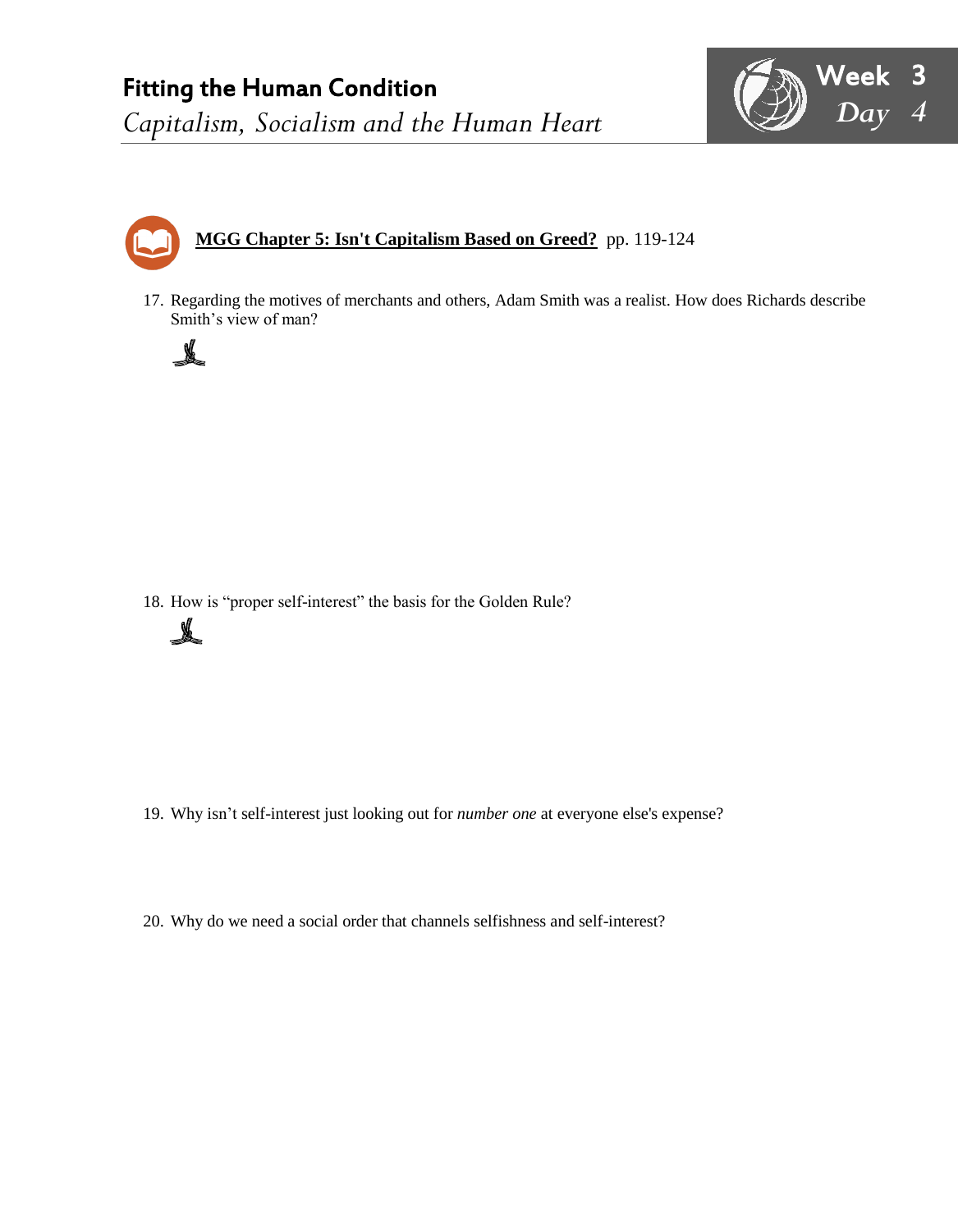21. How would you respond to someone who claims that capitalism feeds greed and contributes to a culture that even "extols" greed?





Milton Friedman is a long-term advocate of free markets and critic of idealized government planning. In a 1979 classic interview, Phil Donahue asked Friedman whether he ever had "a moment of doubt about capitalism?" This video provides Friedman's response. He ends the segment with his own probing question for Donahue: "Where in the world do you find these angels who are going to organize society for us?"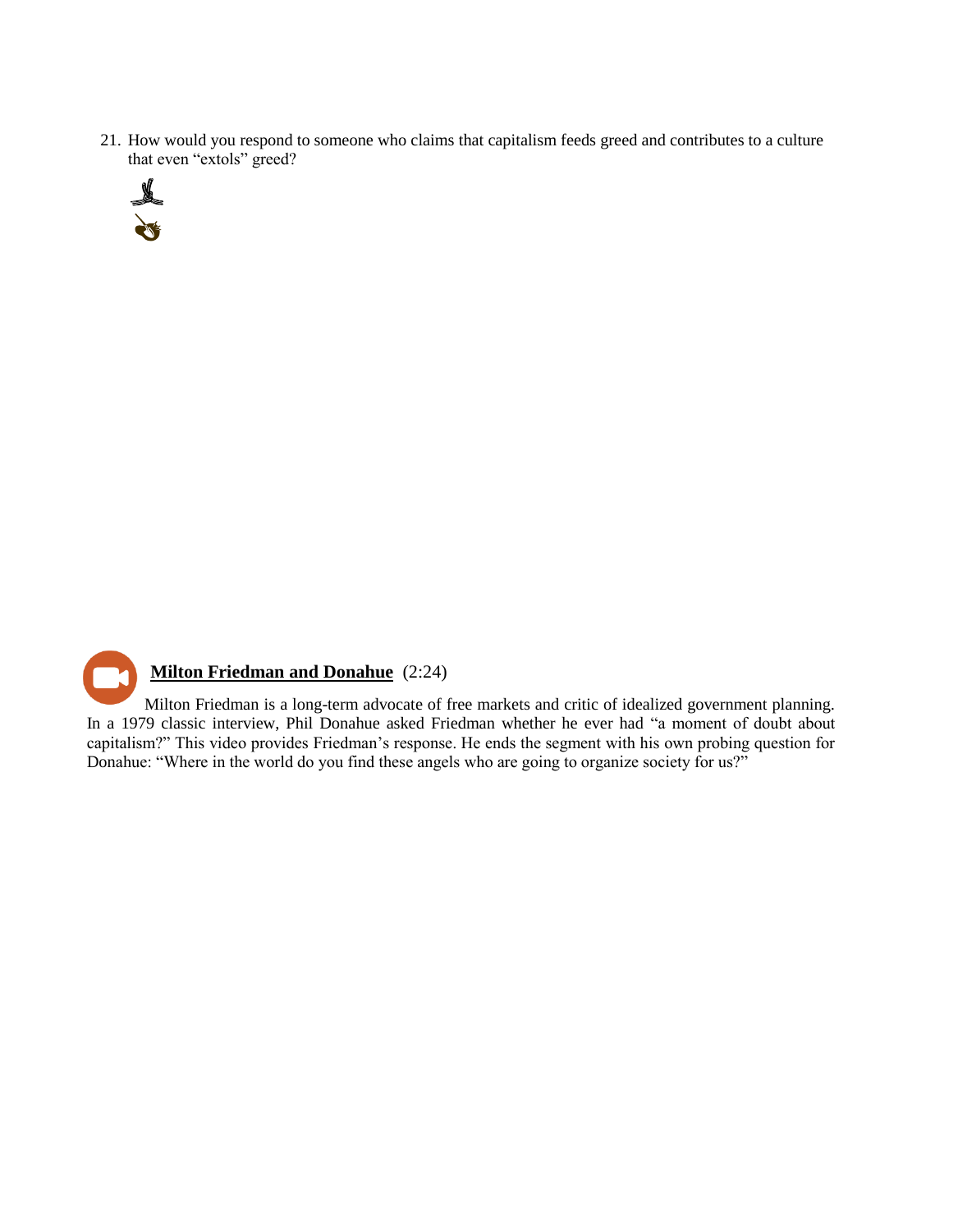



22. When it comes to money, what is the recurring biblical warning?

23. How does capitalism discourage miserliness and encourage enterprise?



24. How is the investment of an entrepreneur an act of trust?



25. What is at the base of a capitalist system?